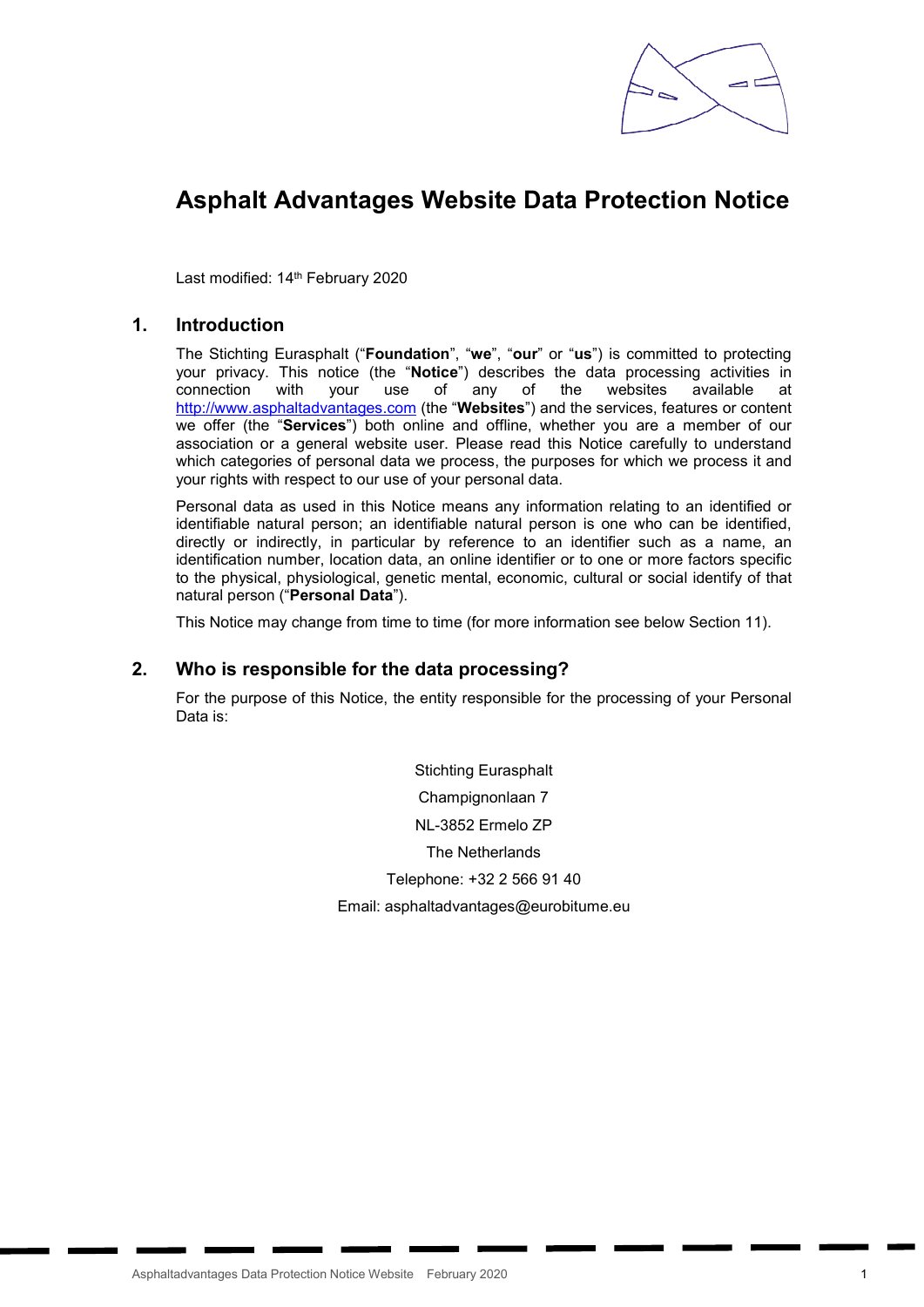

# 3. Personal Data we collect about you and how we collect it

The specific categories of personal data we collect about you depend on how you interact with our websites and services, as described below.

## 3.1. Personal Data you provide to us

When using our website and services you have the possibility of making your Personal Data available to us (i) by subscribing to our newsletter and (ii) by contacting us either electronically, via postal mail, by phone or fax.

In these cases, we process the following categories of personal data:

- Contact details you provide us with (such as first and last name, email address, phone number, mailing address);
- Information you include in your original and any follow-up messages;
- The company you work for; and
- Any other information you decide to provide us with

The provision of certain categories of Personal Data is a requirement necessary for us to process your newsletter subscription and queries. The obligatory fields to process online requests submitted via our websites including for the newsletter subscription, are marked as such.

#### 3.2. Personal Data collected automatically

We use automatic data collection technologies which collect Personal Data about you when you access and navigate through our website or when interacting with our services. This includes information about your device, your browsing activity and log details.

Specifically, we process the following categories of Personal Data:

- Data about your device and internet connection, device's unique ID, web browser type and version; hardware and software, IP address, operating system, host domain, language settings, web pages you viewed on our website and search terms, geolocation, where permitted;
- Referrer URL and web pages you visited prior to ours; and
- Log usage data consisting of traffic and location data, date and time of access and frequency, and technical session and connection information

In addition, when you subscribe to our newsletter we automatically collect information about your interactions with it to determine if a newsletter message has been opened and which links you have clicked on, as well as technical information such as time of retrieval, your IP address, browser type and operating system of the device used. The Personal Data collected is automatically aggregated and therefore anonymous.

## 3.3. Cookies we use

Our website use cookies. Cookies are small data files that are stored on your computer and saved by your browser. Cookies help make our website more user-friendly, efficient, and secure.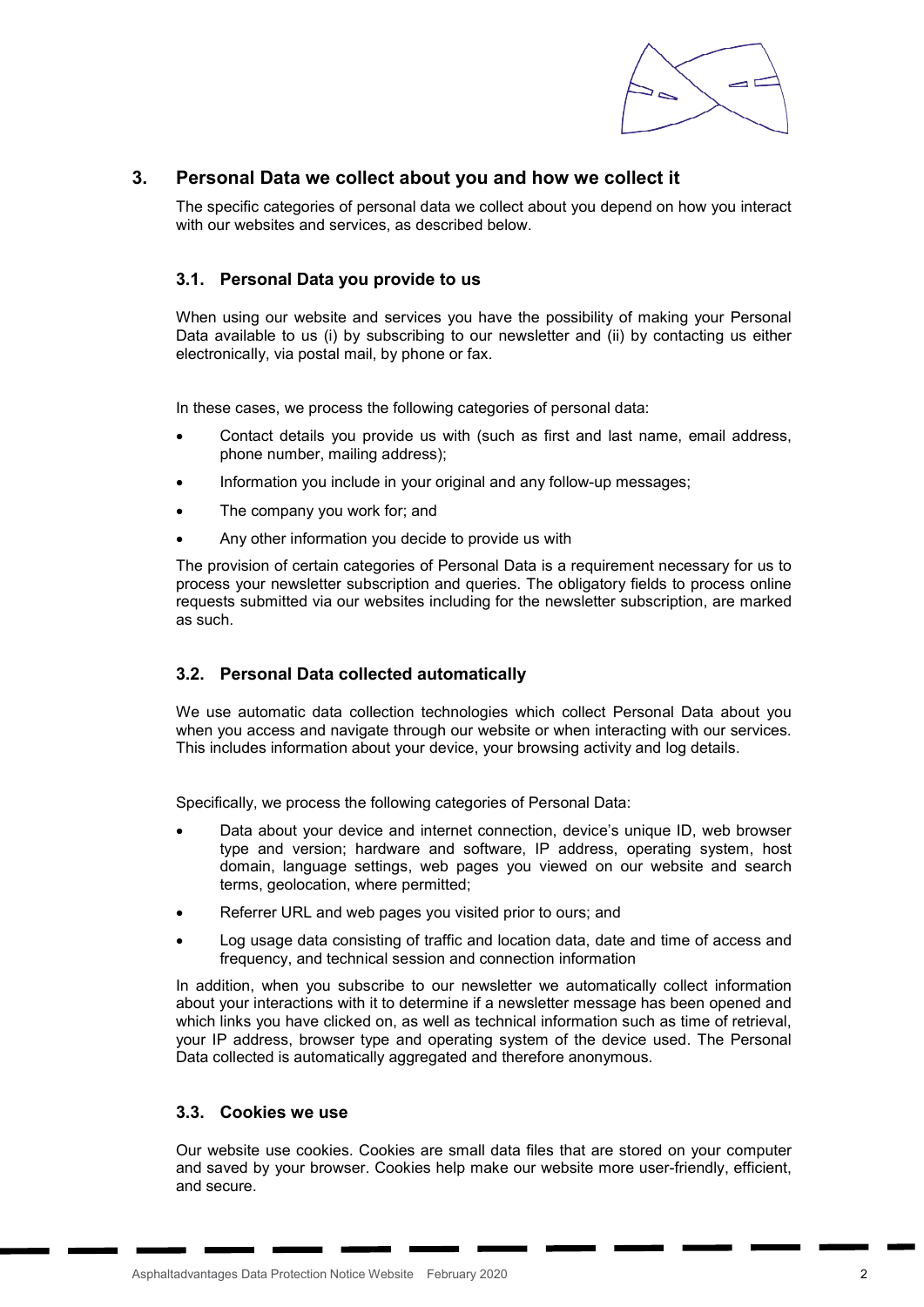

Cookies are typically categorized as so-called "session cookies" or "persistent cookies". Session cookies are stored in a temporary memory and erased when the browser is closed. Persistent cookies, on the other hand, store user preferences for current and successive visits. They remain valid when you restart your browser. Our Websites only use persistent cookies.

You can configure your browser to inform you about the use of cookies so that you can decide on a case-by-case basis whether to accept or reject a cookie. Alternatively, your browser can be configured to automatically accept cookies under certain conditions, to always reject them, or to automatically delete cookies when closing your browser.

Cookies can be further categorized as follows based on their functions: strictly necessary cookies, performance cookies, functional cookies and advertising cookies. Below you will find a detailed list of the cookies used on our Websites categorized by their function:

Strictly necessary cookies are essential to navigate through are Websites and use our Services. They ensure the functionality of our Websites and can therefore not be deactivated.

We use the following strictly necessary cookies on our Websites:

| <b>Name</b>              | <b>Purpose</b>                                                                                 | <b>Duration</b> |
|--------------------------|------------------------------------------------------------------------------------------------|-----------------|
| Cookie consent dismissed | This cookie is used to remember whether $\vert$ 1 year<br>the Google Notice Bar was opted out. |                 |

 Performance cookies collect data for statistical purposes on how visitors use our Websites. Information collected through performance cookies helps us understand how visitors use our Websites, therefore enabling us to improve them as well as the user experience. We gather data on the numbers of visitors and visits to our Websites, length of time spent on them, pages clicked on and where visitors have come from. The data collected via performance cookies is aggregated and thus anonymous.

We use the following performance cookies on our Websites:

| <b>Name</b> | <b>Purpose</b>                                                                                                                                                                                                                                     | <b>Duration</b> |
|-------------|----------------------------------------------------------------------------------------------------------------------------------------------------------------------------------------------------------------------------------------------------|-----------------|
| $\Box$ ga   | This Google Analytics cookie is used to generate<br>statistical data on how the visitor uses our website.                                                                                                                                          | 2 years         |
| _gid        | This Google Analytics cookie is used to generate<br>statistical data on how the visitor uses our website.                                                                                                                                          | 24 hours        |
| _gat        | Used to throttle request rate.                                                                                                                                                                                                                     | 1 minute        |
| AMP TOKEN   | Contains a token that can be used to retrieve a Client ID<br>30 seconds<br>from AMP Client ID service. Other possible values<br>to 1 years<br>indicate opt-out, inflight request or an error retrieving a<br>Client ID from AMP Client ID service. |                 |

- Functional cookies are used to customize the user experience by storing language preferences, regions and user names. Our website does not use functional cookies collecting personal data.
- Advertising cookies are used to deliver personalized advertisements relevant to you. They are also used to limit the number of times you see an advertisement, as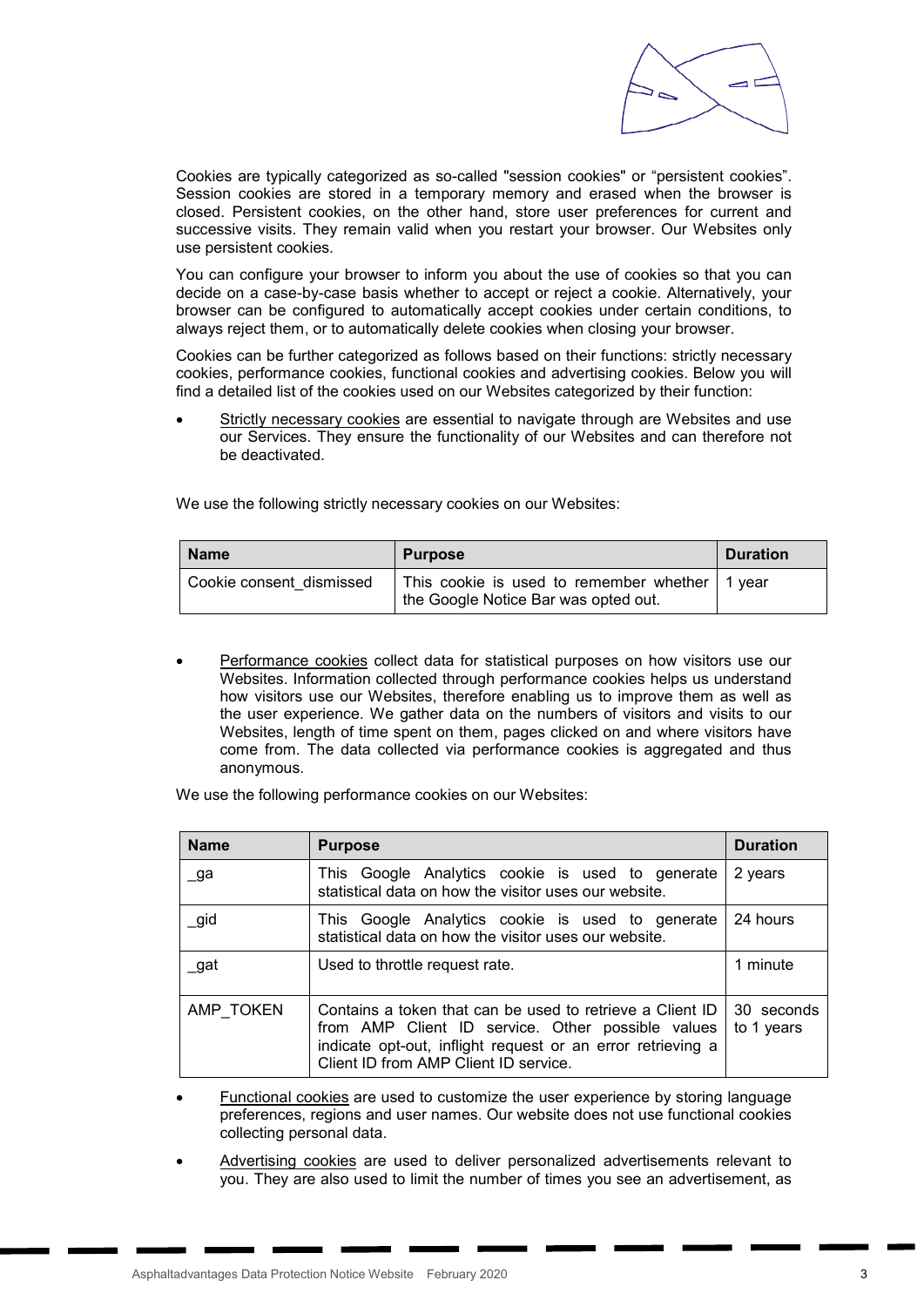

well as to measure the effectiveness of an advertising campaign by tracking user's clicks. Our website do not use advertising cookies.

## 4. How we use your Personal Data

We only process your Personal Data for specific, explicit and legitimate purposes. The Foundation will not use your Personal Data for any purpose that is incompatible with the original purpose for which it was collected unless you provide your prior explicit consent for such further use.

The following table provides an overview of how we use your Personal Data and the legal bases we rely on:

| <b>Purpose of the processing</b>                                                                                                      | <b>Legal basis</b>                                                                                                                                                                                                                                                                 |  |
|---------------------------------------------------------------------------------------------------------------------------------------|------------------------------------------------------------------------------------------------------------------------------------------------------------------------------------------------------------------------------------------------------------------------------------|--|
| Management of your newsletter subscription                                                                                            | Consent                                                                                                                                                                                                                                                                            |  |
| Statistical analysis of our newsletter<br>campaigns                                                                                   | Our legitimate interests in improving our<br>newsletter campaigns and tailoring them to<br>our reader's interests                                                                                                                                                                  |  |
| Process and answer your queries, complaints,<br>or any other requests you submit to us                                                | (i) Performance of a contract,<br>(ii) in order to take steps at your request prior<br>to entering into a contract, and/or<br>(iii) our legitimate interests in managing our<br>public and communication relations and<br>providing information about our products and<br>services |  |
| Statistical data on the documents downloaded<br>on our intranet                                                                       | Our legitimate interests in learning about our<br>members' interests and improving our offer                                                                                                                                                                                       |  |
| Ensure the functionality of our website and<br>services                                                                               | Our legitimate interests in providing you with<br>fully operative website and services                                                                                                                                                                                             |  |
| Statistical analysis of the performance of our<br>website (web audience measurement) and<br>customization of our website and services | Our legitimate interests in improving the user<br>experience and tailoring our website and<br>services to the user's interests and<br>preferences                                                                                                                                  |  |

#### 5. How we share your data

Due to the international nature of our organization, your Personal Data can be shared or accessed by our representatives in the European Union, UK and Switzerland. You can obtain a list with the relevant contact details by contacting our data protection coordinator at asphaltadvantages@eurobitume.eu.

In addition, and subject to applicable law, we share your Personal Data with service providers that help us run our everyday business (e.g., newsletter distribution and analysis, IT hardware and internet and maintenance of our website). These providers are external companies that process your Personal Data on our behalf for the purposes listed above in Section 4. They are legally and contractually required to process your Personal Data only in accordance with applicable data protection law, following our instructions and only for the specific tasks they have been entrusted to perform.

For information on data transfers to countries outside of the European Economic Area ("EEA") ("International data transfers") please see Section 6 below.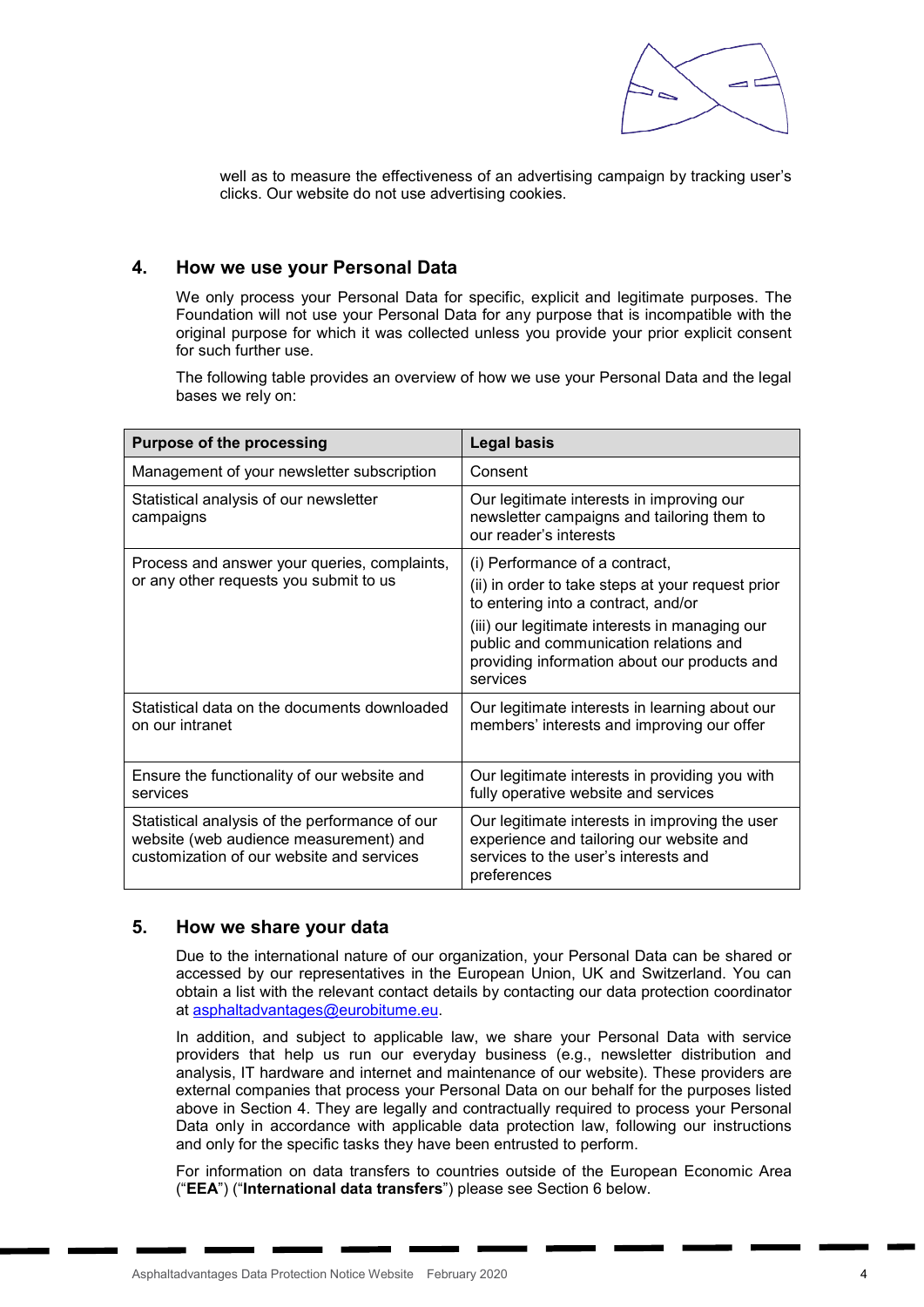

## 6. International data transfers

Our service providers include companies located outside of the EEA. Hence, your Personal Data may be transferred to countries with different standards of data protection than those which apply in the EEA. We will only transfer your Personal Data to countries which have an adequate level of data protection as per the European Commission's adequacy decisions, including the EU – U.S. Privacy Shield. In the absence of an adequacy decision, international data transfers will be covered by agreements based on EU Standard Contractual Clauses. You can obtain a copy of these data transfer agreements by contacting our data protection coordinator at asphaltadavantages@eurobitume.eu.

## 7. Data retention periods

We will not store your Personal Data longer than required to fulfil the purpose for which they were collected. If not stated otherwise above, as a general rule, we will delete your Personal Data after 30 days.

## 8. Your data protection rights

Under applicable data protection law, you have the following rights:

- Right of access the Personal Data we hold about you;
- Right to rectification;
- Right to erasure;
- Right to restriction of processing;
- Right to data portability where the processing of your Personal Data is based on consent or a contract, and is carried out by automated means;
- Right to withdraw consent where the processing of your Personal Data is based on your consent;
- Right to lodge a complaint with a supervisory authority; and